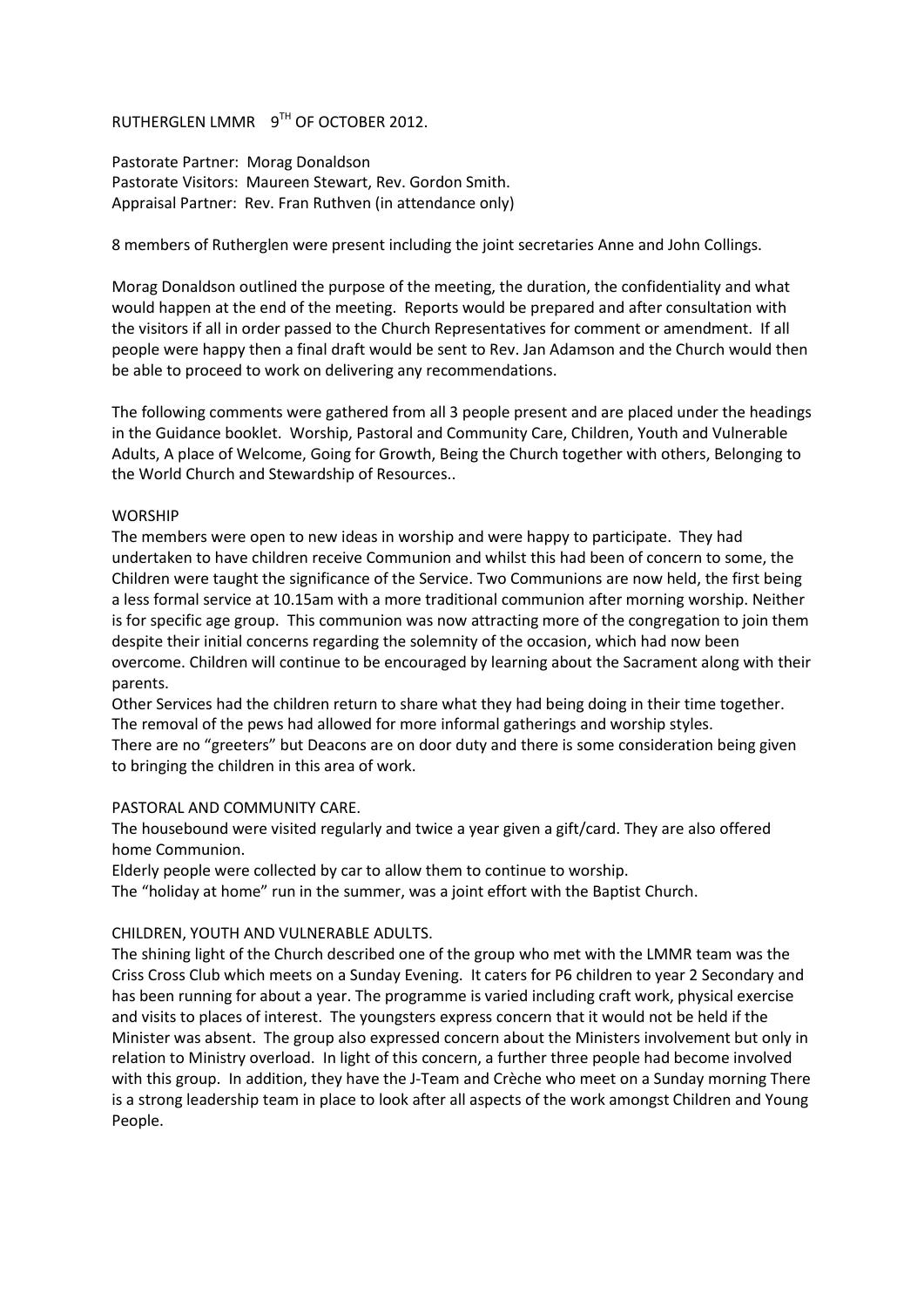#### A PLACE OF WELCOME.

The members felt they were a welcoming Church and evidenced this with the number of people who were adherents who were now involved in the work of running the church and supporting its many activities. It is fair to say membership is falling but as the Minister has a relaxed attitude to membership there are a fairly large number of adherents who are obviously welcomed. The joint Secretaries also testified to the warm welcome they received when they started attending the Church some 9 years ago. Developments locally with the Church of Scotland may result in more people joining them. The premises themselves are substantial and have been kept up to date.

### GOING FOR GROWTH.

The "Hub" which is a fairly new management tool has been running for 1 year approximately. All church related matters go through the hub, who decides who should be responsible for each item. The Church Meeting takes the final decisions on all matters. The representatives felt that it was working well and had replaced Deacons and Managers who had merged 15 years ago. The advent of the Hub had freed up the Deacons and Managers to undertake more pastoral care and oversight of worship. The hub also set out the priorities for vision for the future and presented them to Church Meetings which are held after worship on at least 3 occasions a year. The group felt the term Reach Out was more meaningful for them than Outreach.

### BEING THE CHURCH TOGETHER WITH OTHERS.

There are relationships with other Churches but they were not as pro active as Rutherglen URC would perhaps hope for. The local situation seems fraught with mergers some forced and a series of Locum Ministers which is not helping with continuity of open communication channels. The one positive action was the Holiday at Home Club run jointly by the Baptist and URC.

### BELONGING TO THE WORLD CHURCH.

The members have "link People" who are responsible for informing and encouraging support for Fair Trade, Christian Aid, Starter Pack for the homeless, Street Pastors ,Eco- congregations, Rutherglen Benevolence Fund, Rutherglen Community Council, Reachout Trust (Youth & Children's organisation) CAPIR Local Churches working together.

### STEWARDSHIP AND RESOURCES.

The building interior has been redesigned, refurbished and extended to accommodate a good number of community groups and this is seen as a major factor in the churches care for the community. The only problem with the building is dampness which has been identified and will be dealt with next year.

The manse and caretakers flat are rented out and need to be maintained. The members recognise that the manse, if required by a new minster in due course, may need to be sold and a new larger house bought.

Finally the group advised they had a list of Intentions for the future and this should be the basis on taking the Church Forward in 2012 to 2013. Copied from the Rutherglen URC Profile dated 5.11.2012. Each group sets out their intentions and these are presented to the Church Meeting for approval.

FINANCE GROUP

*Intentions for 2012-13*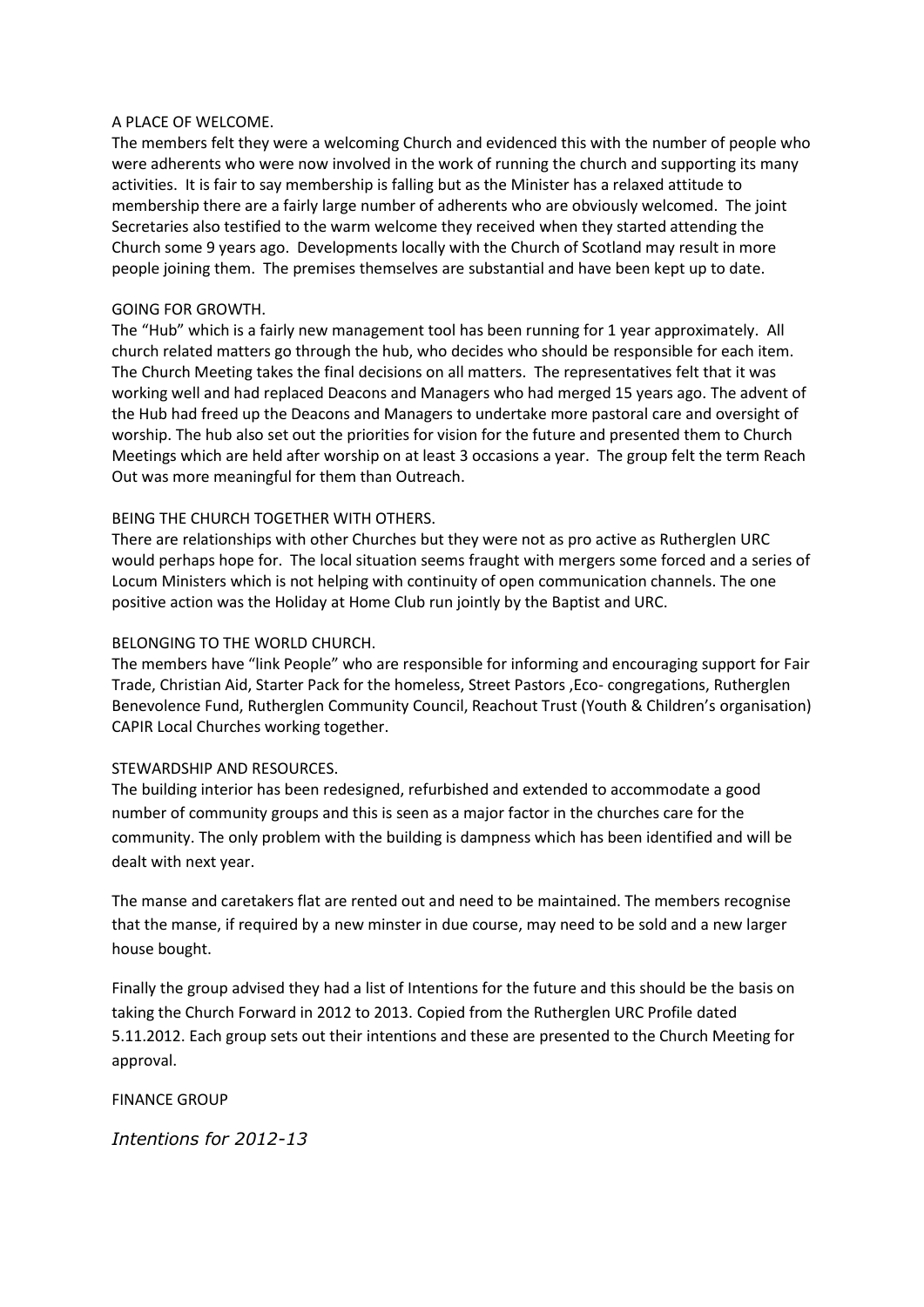- *to ensure the financial stability of the church so ensuring the church can continue to be involved in the life of its attendants, the local community, and the Church community wherever it exists.*
- *To continue the Wednesday Workers meeting every two weeks.*
- *To re-varnish all the exterior doors to Church and halls.*
- *To move all spare chairs into the old flower room, this will involve removing the units, wc etc.*
- *To make the old vestry into a room that can be used by parents and toddlers during the service, it will include a speaker so they can hear the service and glass in the doors so they can see what is happening.*
- *To repair several windows in the toilets and hall to allow them to be opened for ventilation.*
- *To give consideration to the recommendations of the building survey once costings have been received.*

## FELLOWSHP GROUP

*Intentions for 2012-13* 

- *To evaluate the "Holiday@Home" held in 2012 and consider whether to repeat that in 2013 and if so in what format*
- *To evaluate the "Fun on Wednesdays" held during 2012 and consider whether to repeat that in 2013 and if so in what format*
- *To organize the Carol & Cake evening in December*
- *To explore various ideas that have been suggested (Church Weekend Away/All age Day Trip /concert) with a view to organizing one or more of these.*

Administration Group

## *Intentions for 2012-13*

- *To update the Constitution & Rules so that they relate to the current structure.*
- *To further explore the use of e mail and/or website for distribution of Intimation sheets and/or Church Magazines.*

## DEACONS

## *Intentions for 2012-13*

- *To evaluate the "everybody Welcome" programme which concluded in September 2012*
- *To review Deacons' districts with a view to amending these.*
- *To hold a Deacons' Away day (possibly in conjunction with East Kilbride URC's ) in 2013*